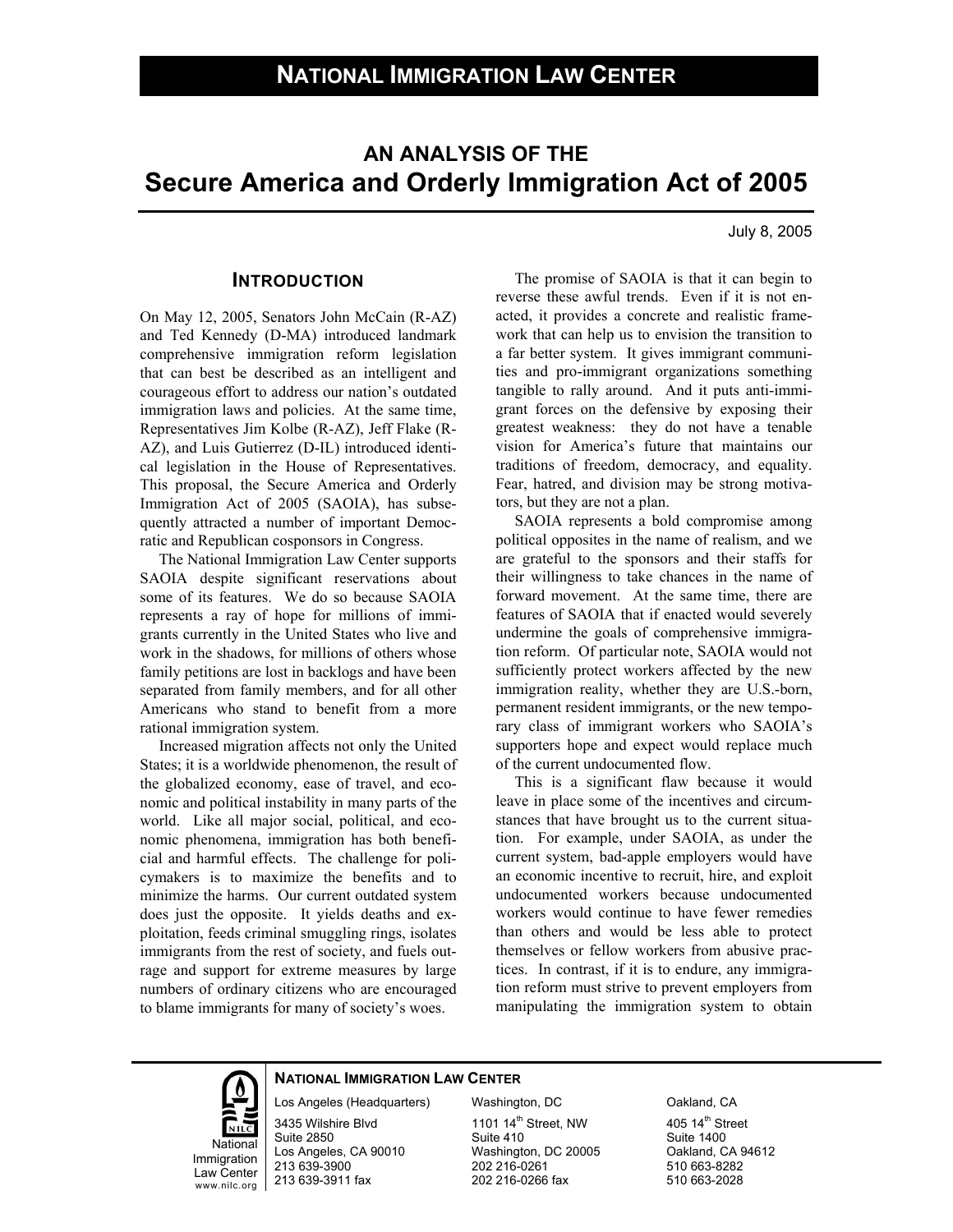leverage over immigrant workers. This can be accomplished only by eliminating—or at least minimizing—distinctions in the rights and remedies available to workers with different immigration statuses.

 History teaches that temporary immigrant workers are extraordinarily vulnerable to such employer manipulation, and some argue that they are even more vulnerable than undocumented workers. Therefore, any work-based temporary immigration system must be carefully scrutinized. The one envisioned by SAOIA is innovative, but, as discussed below, on balance it would likely leave the new temporary workers in a vulnerable situation.

 A final critical feature of SAOIA that does not appear to have been sufficiently thought through is the new electronic employment verification system it would create. Though this new system has received little attention, it would effect a significant change in the relationship between employers and workers and between the government and all Americans. It would be massive, costly, and likely unworkable. It raises important privacy questions. And it would very likely lead to discrimination against immigrant workers—or those perceived by employers to be immigrants.

 What follows, then, is a summary of the bill, accompanied by NILC's analysis of the bill's context and its likely impact on low-income immigrants and their family members. In particular, we summarize and analyze (1) the new earned legalization program; (2) the new temporary worker program; (3) the new electronic employment verification system; (4) amendments to the antidiscrimination provisions of the Immigration and Naturalization Act; (5) the improved family reunification system; (6) measures to increase border enforcement; (7) restrictions on who can provide legal representation to beneficiaries of SAOIA; (8) civics integration; and (9) access to health care.<sup>1</sup>

 The analysis is intended to clear up some misconceptions about the content of SAOIA, to provide advocates with tools for discussion of its provisions, and to better equip them to educate policymakers on the principles that must be incorporated into comprehensive immigration reform if it is to be effective. More broadly, we hope it will help all who care about these issues, as well as policymakers, to think through the implications of

-

the choices facing our nation as we comprehensively reform our immigration system.

# **SAOIA SUMMARY AND ANALYSIS**

#### **1. Earned Legalization Program (H-5B Visa)**

#### *1.a. H-5B Program: Review of Major Features*

SAOIA would provide an avenue for undocumented immigrants who are currently in the U.S. to obtain six years of temporary legal status, and ultimately permanent residence. To qualify for temporary status (an H-5B visa), immigrants must: (1) have been working in the U.S. on May 12, 2005, in a status considered "not legally present"; (2) have complied with tax requirements; (3) not be barred from legalizing their status on criminal or security grounds; and (4) understand or be studying English, U.S. civics and history. Individuals must provide evidence that they were working in the U.S., which could be official government documents as well as documentation from day labor centers, unions, or other worker advocacy organizations. Applicants also must pay a \$1,000 penalty in addition to the application fees. The spouse and children of a qualifying worker would also be able obtain legal status or to enter the U.S. legally to join the worker. A special provision also would permit students and minors to qualify for the H-5B visa by showing that they have attended an institution of higher education or a secondary school instead of having to prove that they have a history of employment in the U.S.

 Under the bill, individuals granted the temporary H-5B status lose any rights to adjust to permanent status under another immigration provision until the end of the six-year period. This restriction appears intended to prevent the bill from unduly advantaging currently undocumented immigrants over those who have waited outside the U.S. for a visa to become available through the backlogged visa processing system. After the sixyear period, individuals who have worked (or studied) continuously and otherwise meet the requirements of the bill would be able to adjust to lawful permanent resident (LPR) status after payment of a second \$1,000 fine and additional application fees.

<sup>&</sup>lt;sup>1</sup> A basic summary of SAOIA in the form of a chart is also available at www.nilc.org.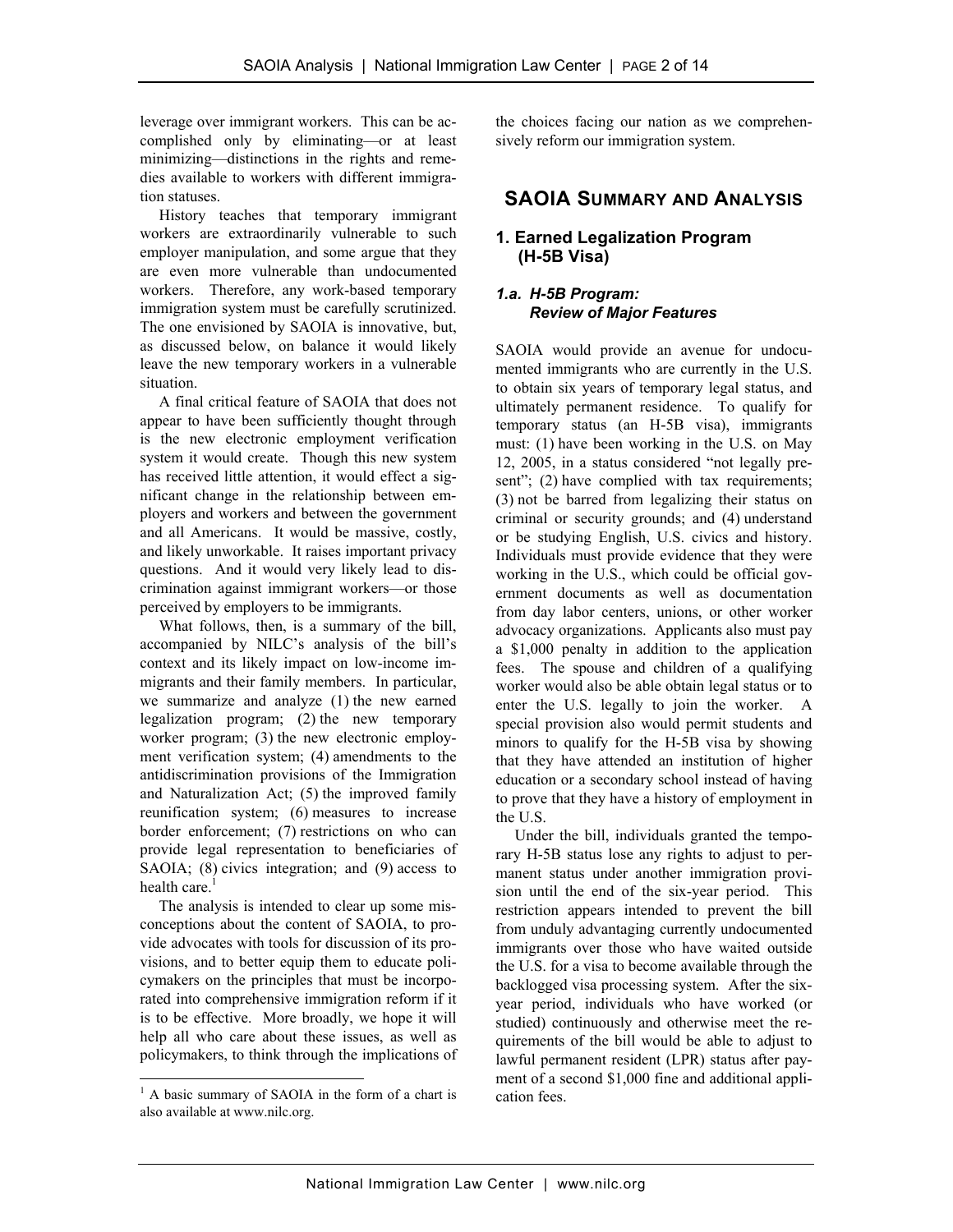In order to avoid procedural hoops and expenses that would ultimately be unnecessary, as well as to ensure that eligible immigrants are able to seek legalization of their status, the bill includes provisions to allow immigrants in removal proceedings to apply for H-5B status, and to allow those with final orders to apply without having to move to reopen their cases. For the same reasons, the bill also exempts undocumented immigrants applying for H-5B status from bars for prior immigration violations that would otherwise disqualify them, such as the bars for failing to comply with a voluntary departure order and for reinstatement of removal. To ensure fairness in the implementation of the program, the bill provides for appellate and judicial review of determinations regarding H-5B status and adjustment to LPR status.

 Finally, the bill provides those in the temporary H-5B status with employment authorization and permission to travel abroad. They may not be detained by the government or removed from the U.S., pending final adjudication of the application, unless the applicant becomes ineligible for adjustment as a result of misconduct or criminal conviction.

# *1.b. H-5B Program: Analysis*

The SAOIA's legalization provisions are calculated to ensure that undocumented workers who meet the law's basic requirements—that they work, pay taxes, are not barred on criminal or security grounds, and understand or are studying English and U.S. civics and history—will be able to obtain legal status. The inclusion of spouses and children, and the education alternative to the employment requirement, will encourage immigrants to complete their education and will reduce future undocumented immigration of individuals seeking to rejoin their families. The range of documents that could be used to establish that the worker was employed in the U.S. before May 12, 2005, is sufficiently broad that most low-wage workers should be able to meet this requirement. The bill also shields the employers of workers who apply for legal status from civil and criminal tax liability resulting from that employment in order to encourage their cooperation with the application process—although, as the provision is written, this shield broadly extends even to employers who refuse cooperation with their employees' applications. The bill's broad confidentiality protections address the natural fears that many undocumented workers have regarding submitting applications to immigration authorities.

 Thus, the bill contains many features that appear well designed to ensure a broad legalization of eligible undocumented workers. However, four aspects of the bill that may limit its effectiveness should also be noted.

 First, the requirement that applicants for temporary status establish that they were "not legally present" in the U.S. on May 12, 2005, may disqualify many immigrants in the workforce who currently have a temporary status but who reside here and do not intend to return to their home countries. Thus, depending upon how this requirement is interpreted, immigrants who on May 12, 2005, had temporary protected status (TPS), or who had a pending asylum application, may be ineligible for legalization even though many of them in the long term are part of the undocumented workforce.

 Second, the bar that would prevent H-5B workers from pursuing other avenues to adjust to LPR status during the six-year period of temporary status appears unduly stringent. The apparent purpose of this bar—to counter any argument that the bill gives an advantage to undocumented workers over immigrants pursuing permanent residence from abroad via the visa processing system—is satisfied by the six-year period that H-5B workers must wait before they can adjust through the program. In cases in which after obtaining temporary status workers become eligible for adjustment through other channels—whether as the result of a family petition filed many years ago, or due to subsequent marriage to a U.S. citizen—requiring the worker to remain in temporary status would penalize families to no purpose.

 A third concern is that the substantial fines for applying for adjustment to temporary and then to permanent status are in addition to fees that likely also will be considerable. These fees would pose a significant obstacle that would delay, if not prevent, many immigrants from applying, even though they would otherwise qualify.

 Finally, the bill needs stronger labor protections. The potential legalization of millions of immigrants who are currently undocumented and working in the most substandard and dangerous conditions will immediately help bring these workers out of the shadows. This bill has the great potential of leveling the playing field for many of these workers, who will be more empowered to come forward to complain of any labor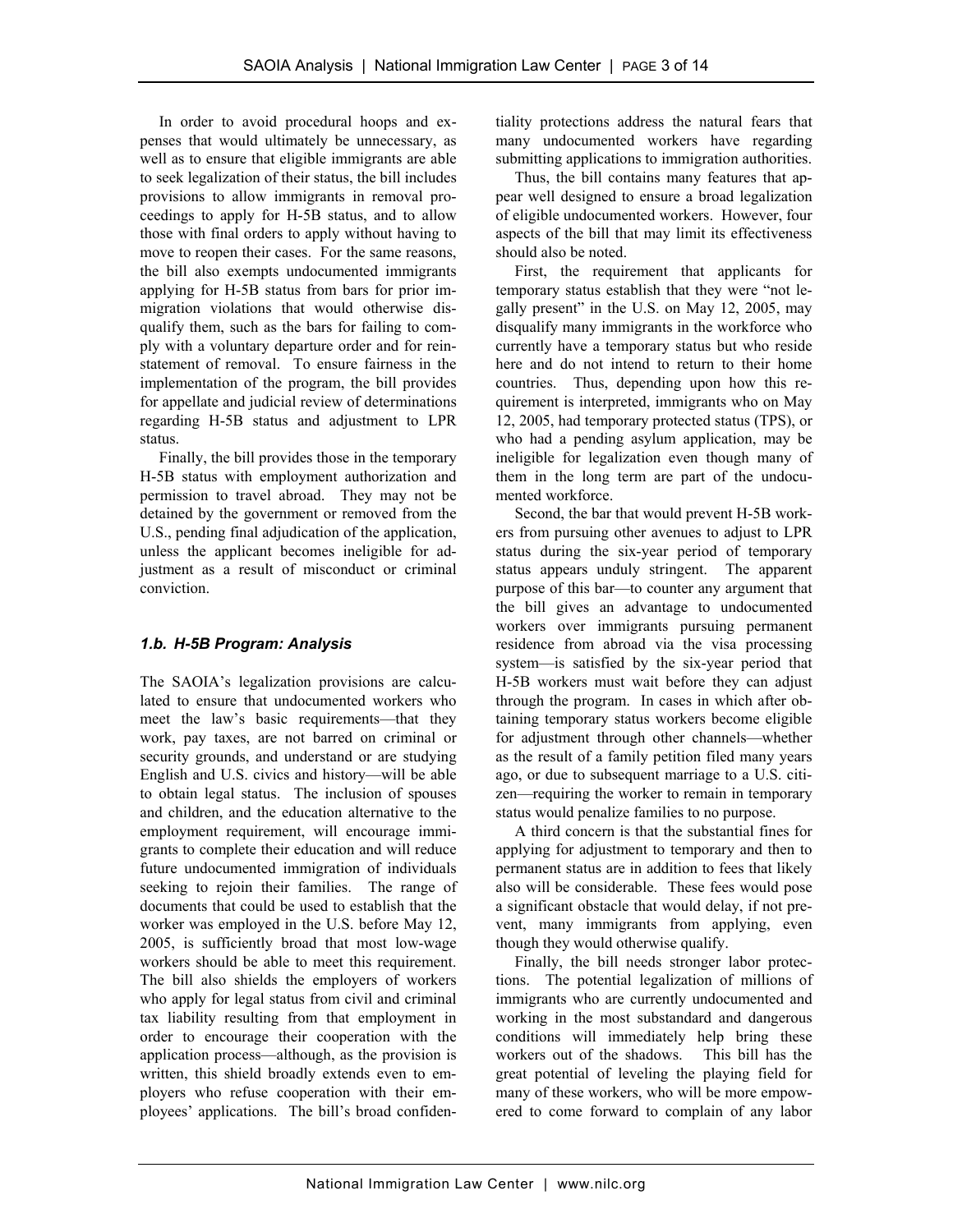violations once they have work authorization and valid Social Security numbers (SSNs). However, obtaining legal status alone is not a panacea for the labor violations immigrant workers suffer. The bill is lacking many critical labor protections for both documented and undocumented workers that should be an essential component of comprehensive immigration reform.

 While the bill provides employers immunity under tax and immigration laws for having employed a worker who was previously undocumented, workers do not enjoy comparable protections. Specifically, workers are not protected from being terminated from their jobs or from losing all seniority and benefits when they come forward to correct their records with their employers. This is a common practice now, which causes workers who legalize their status to continue to work under false SSNs for fear of being fired. This, in turn, exacerbates the inaccuracies in the SSA's records and results in those workers' earnings being posted to the Earnings Suspense File (ESF)—an unacceptable, even if unintended, probable consequence of any legalization system that fails to provide protections against this practice.

 Importantly, the bill does not clarify the conflicts among current immigration, employment, and labor laws identified by the Supreme Court in its *Hoffman Plastic Compounds, Inc. v. NLRB*  decision in March 2002. In *Hoffman*, the Court held that undocumented workers do not have a right to back pay under the National Labor Relations Act (NLRA) because they do not have a right to work lawfully in the U.S. Subsequently, employers have tried to expand the *Hoffman* decision to either nullify or reduce the protections available to undocumented immigrant workers under all other employment statutes, including discrimination, wage and hour, and workers' compensation laws. In essence, the *Hoffman* decision has become yet another barrier for immigrant plaintiffs trying to access the judicial system and avail themselves of their rights under employment laws, and even under case law in negligence and other tort cases. Without clarifying that all workers have the same rights and remedies despite their immigration status, this bill leaves in place the incentive for employers to seek out the tens of thousands of immigrants who will not qualify under the legalization program—or any other future undocumented workers—to exploit them.

 Nor does the bill codify the internal guidance that ICE agents must follow when conducting worksite raids or audits in the midst of a labor dispute. It is common practice for employers to bust union organizing efforts or to retaliate against workers who are courageous enough to come forward and complain of labor violations by reporting them to immigration authorities. Finally, the bill does not provide undocumented workers with the much-needed whistleblower status when they have been retaliated against and placed in removal proceedings. Providing these workers with work authorization while they assist the government in the prosecution of ruthless employers or while they pursue their retaliation claims against these defendants will serve as a deterrent to other such employers who are tempted to abuse the immigration system to gain an unfair advantage over employers who play by the rules.

# **2. New Temporary Worker Program (H-5A Visa)**

#### *2.a. H-5A Program: Review of Major Features*

SAOIA creates a new temporary worker program for individuals who are currently outside of the U.S. and are interested in entering the U.S. to work on a temporary basis. In order to qualify for the new "independent worker" (H-5A) visa, foreign workers must provide the consular office in their home country evidence of a job offer in the U.S. and show that they are capable of performing the work qualifying them for the visa. The H-5A visa will be available for workers to fill any job, except in the agricultural or high-skilled work industries, that U.S. workers are unwilling to fill. Before employers can seek to employ an H-5A worker, they must attest that they have attempted to recruit U.S. workers for the position they are seeking to fill. One of the most important features of this visa is full portability, meaning that H-5A temporary workers would not be tied to any particular employer and would be free to change employers at any time while maintaining their H-5A visa status.

 This visa would be valid for three years, so long as the worker remains employed, and could be renewed for one additional three-year period. During the duration of the visa's validity, the worker would be authorized to work for any U.S. employer. H-5A visa–holders would be permitted to travel outside the U.S. and would be able to return with the same visa if its term had not ex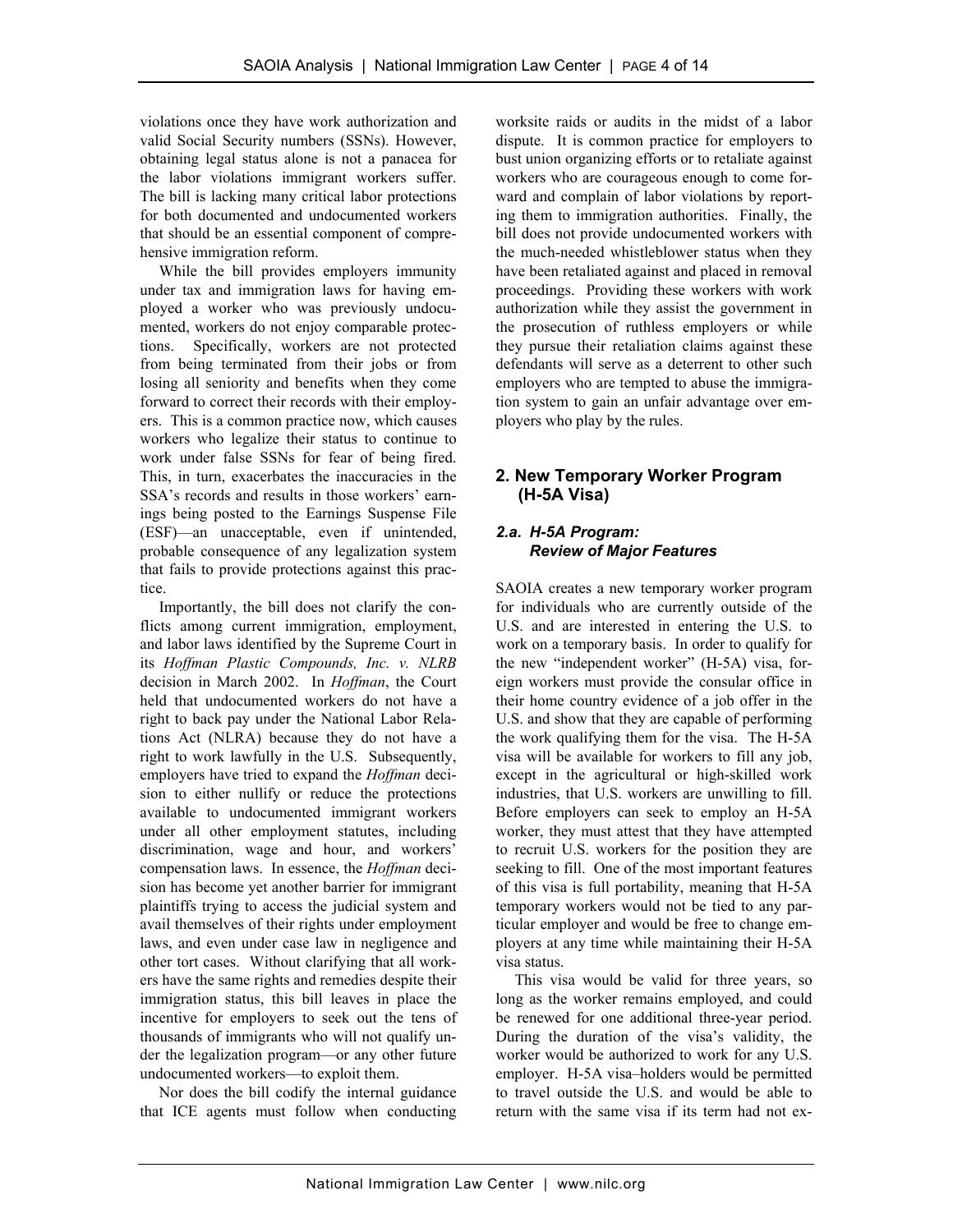pired. H-5A visa holders who are unemployed for more than 45 consecutive days would fall out of status and would have to return to their home countries or risk deportation.

 The bill builds some basic worker protections into the H-5A program. For instance, it specifically provides that H-5A workers be treated as "employees" under the Fair Labor Standards Act (FLSA), and not as independent contractors. It also establishes that H-5A workers are entitled to the same wages, benefits, and working conditions as U.S. workers similarly employed in the same occupation and the same place of employment. In addition to addressing the rights of H-5A workers and the responsibilities of their employers, the bill also sets rules for foreign labor contractors who recruit H-5A workers.

 Significantly, the bill creates two ways in which H-5A workers can adjust to LPR status. H-5A workers will be eligible to adjust to LPR status through a petition by the employer at any time during the period of the visa's validity. Workers also will be able to self-petition for LPR status after maintaining their H-5A status for a cumulative period of four years.

#### *2.b. H-5A Program: Analysis*

 $\overline{a}$ 

This new temporary worker visa program would enable a wider range of migrants with job offers to enter the U.S. lawfully, thereby likely reducing the number of workers who come to the U.S. unlawfully to seek work,<sup>2</sup> and the number of employers who unlawfully recruit such workers. It is critically important that this objective be achieved while also protecting temporary workers from exploitation and preventing employers from using the H-5A program as a means of displacing U.S. workers. To this end, the bill does provide some important safeguards.

 One safeguard is to make the visas portable, in order to ensure that workers do not have to choose between keeping their visas and leaving an exploitative workplace. However, this is a limited protection, since it presumes that employers and workers have equal bargaining power and that workers will be able to exercise their rights freely. The reality is quite different for foreign workers, many of whom face language and cultural barriers and are unaware of their workplace rights.

 Another critical component of this temporary worker program is that it provides a path to legalization for H-5A workers, a provision that is both humane and practical. It is anticipated that a majority of the temporary workers will return to their country of origin, but those who set down roots in the U.S. will not be forced to break the law in order to stay and continue working and paying taxes.

 The proposed H-5A program, however, also contains provisions that may undermine the objectives it seeks to meet. The required job offer, for example, may be difficult to obtain and may result in unscrupulous employers, subcontractors, or recruiters promising jobs to less-skilled workers with all sorts of strings attached, including transportation fees to jobs in the U.S. that are likely to be characterized by substandard working conditions. This is of particular concern because SAOIA does not require employers to offer the prevailing wage, which means that H-5A workers will be hired at the lowest possible wages, thereby threatening to drive down wages for U.S. workers. Such a result should be unacceptable to all workers. Another consequence may be that only highly skilled workers—who may have better access to job opportunities and the listing of job offers may be more able than less skilled workers to benefit from the program, a result that would undermine the goal of replacing the undocumented flow with a legal one. In such a case, the initial limit of 400,000 visas for the first fiscal year and subsequent increases may be insufficient to accommodate the future flow of lower-skilled nonimmigrant workers.

 In addition, the restriction that H-5A workers cannot be unemployed for more than 45 consecutive days is an unrealistic one that will result in those workers being pushed into the underground economy, undermining the goal of the temporary worker program. At the very least, the period during which a person may be unemployed should be extended to 90 consecutive days to allow workers ample time to seek new employment,

<sup>&</sup>lt;sup>2</sup> Experts argue that the increases in border enforcement of the last two decades have actually led to increased net immigration, because the previous circular flow between the U.S. and Mexico has been disrupted. Undocumented workers who previously would have returned to Mexico have been trapped in the U.S. because of the difficulties of crossing the border, and the increased length of their stays in the U.S. has meant that more of their spouses and children have come to join them. The goal of a temporary worker program is to reestablish the circularity of the flow and also to substitute a predominantly legal flow for the current undocumented one.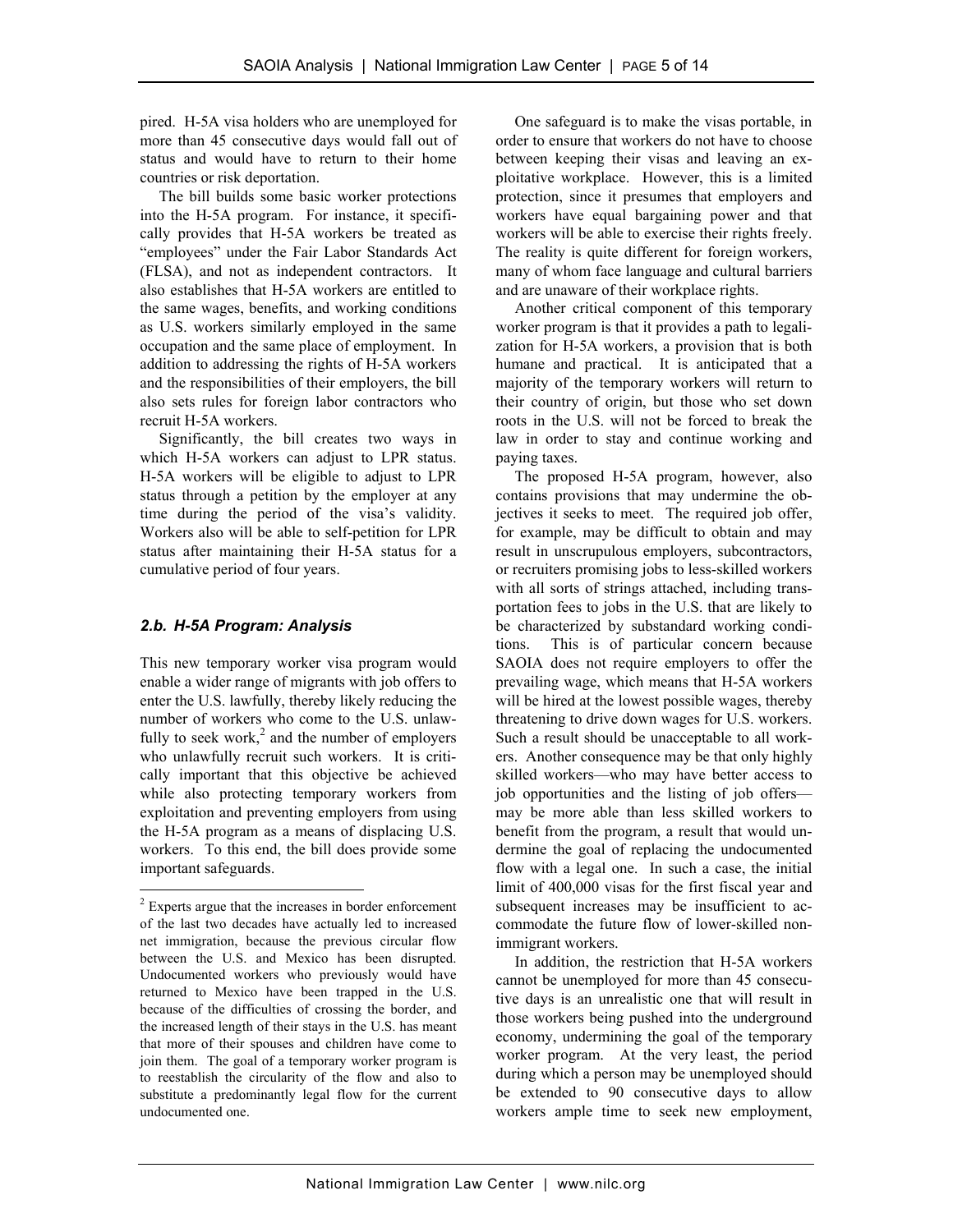particularly if they lost their jobs due to unfair employment practices by their last employer, who may "blacklist" temporary workers and make it even more difficult for them to find other jobs. In addition, there must be reasonable exemptions from any unemployment prohibition so that workers who are unemployed due to an illness (including a work-related injury), pregnancy, disability, or other verifiable reason are not at risk of losing their H-5A visa status.

 While the bill provides for visa portability, H-5A workers whose employers may immediately file a petition for adjustment of status have a distinct advantage over workers who must wait four years to self-petition. Workers with such employers will have a much quicker route to permanent legal status and the ability to bring their families to the U.S. legally. While allowing employers to sponsor H-5A workers at any point provides a benefit to workers, it does present a danger that unscrupulous employers could pay the fees up front but deduct the "fees" from the temporary workers' wages, often with interest and other strings attached, possibly resulting in violation of minimum wage laws. This possibility highlights the importance of having strong worker protections in the bill.

 Moreover, the basic worker protections the bill intends to provide are severely undermined by its lack of stronger provisions to enforce the protections. Specifically, the bill places the burden on an H-5A worker who has a complaint to prove to the U.S. Dept. of Labor (DOL) that there is "reasonable cause" to assert the investigative authority given to it by SAOIA before the DOL can even initiate an investigation. This administrative remedy is ineffective, since workers rely on governmental agencies to conduct whatever investigation is needed to reveal whether an employer has violated the law. The lack of enforcement mechanisms in the bill places the worker at a serious disadvantage, especially since the bill does not provide H-5A workers access to Legal Aid lawyers funded by the Legal Services Corporation, who would often be the only attorneys available to assist workers with such claims.

 Finally, from a practical perspective, workers may find the fees required for the H-5A visa prohibitively expensive. The \$500 application fee, costs for the medical exam and security checks, and the \$1,500 fine for a waiver potentially add up to thousands of dollars.

### **3. New Employment Eligibility Confirmation System (EECS)**

#### *3.a. EECS: Review of Major Features*

The bill requires the commissioner of the Social Security Administration (SSA), in consultation with the Dept. of Homeland Security (DHS), to establish an Employment Eligibility Confirmation System (EECS) that allows employers who have hired individuals under the temporary worker (H-5A visa) program to electronically verify their identity and employment eligibility through machine-readable documents. To the maximum extent practicable, SSA and DHS must implement an interim system to confirm employment eligibility before implementation of the EECS. SSA must also establish by regulation a process to require employers to conduct annual reverification of the employment eligibility of all individuals, using machine-readable documents or telephone or electronic communication. The bill requires that the EECS eventually replace the Form I-9 employment eligibility verification process as the procedure to be used to verify the employment eligibility of all workers.

 The EECS is to provide a confirmation or tentative nonconfirmation of the individual's identity and employment eligibility no later than one working day after the initial inquiry made by the employer. SSA, in consultation with DHS, must establish a secondary verification process for cases of tentative nonconfirmations; however, the employer must make a secondary verification inquiry within 10 days after receiving a tentative nonconfirmation. If an employee chooses to contest a secondary nonconfirmation, the employer shall provide the employee with a referral letter and instruct the employee to resolve the discrepancy within 10 working days with DHS and/or SSA. An individual's failure to contest a secondary nonconfirmation cannot be used as proof to the employer that the worker is undocumented.

 The EECS must be designed to prevent discrimination based on citizenship status and national origin, and individuals must be allowed to view their own records and contact the appropriate agency to correct any errors through an expedited process established by SSA and DHS. Under the bill, it is an unlawful immigration-related employment practice (1) for employers or other third parties to use the EECS selectively or without authorization; (2) to use the EECS prior to an offer of employment; (3) to use the EECS to ex-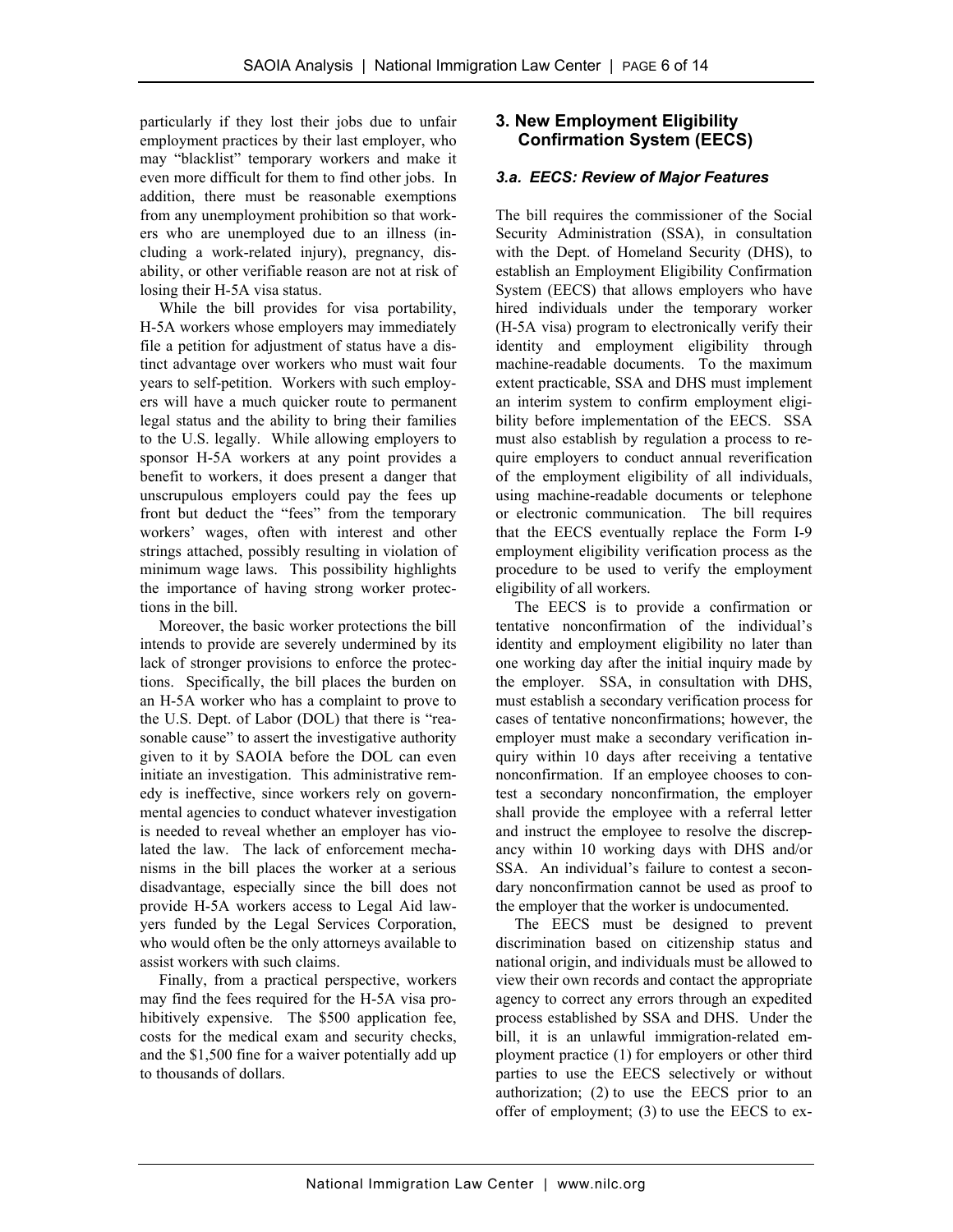clude certain individuals from consideration for employment as a result of a perceived likelihood that additional verification will be required; (4) to use the EECS to deny certain employment benefits, otherwise interfere with the labor rights of employees, or any other unlawful employment practice; and (5) to take adverse action against any person, including terminating or suspending an employee who has received a tentative nonconfirmation. The data collected by the EECS includes the following: country of origin, immigration status, employment eligibility, occupation, metropolitan area of employment, annual compensation paid, period of employment eligibility, employment commencement date, and employment termination date. The bill requires SSA and DHS to issue regulations protecting information in the database from unauthorized disclosure.

 The bill also requires employers to (1) notify prospective employees that the EECS may be used for immigration enforcement purposes; (2) verify the identification and employment authorization status for newly hired individuals not later than three days after hire; (3) provide the occupation, statistical area of employment, and annual compensation for each employee hired; (4) retain the code received indicating confirmation or tentative nonconfirmation; and (5) provide a copy of the employment verification receipt to the employee. A person or entity may demonstrate good faith compliance with the requirements regarding the employment of individuals as an affirmative defense that the person or entity has not violated the requirements. A good faith defense does not apply if a person or entity engages in any of the unlawful immigration-related employment practices described above.

 The bill requires the U.S. comptroller general to submit a report to the House and Senate Judiciary Committees not later than three months after the second and third year that the EECS is in effect. The report must include: (1) an assessment of the impact of the EECS on the employment of unauthorized workers; (2) an assessment of the accuracy of the database maintained by SSA and DHS, and timeliness and accuracy of responses from DHS and SSA to employers; (3) an assessment of the privacy, confidentiality and security of the EECS; (4) an assessment of whether the EECS is being implemented in a nondiscriminatory manner; and (5) recommendations on whether or not the EECS should be modified.

#### *3.b. EECS: Analysis*

The proposed EECS represents the first time all employers would be required to use an electronic system to verify the work authorization of their workers. While the EECS would initially be used only for H-5A workers, the goal is for it to eventually be used for all workers. In addition to replacing the I-9 system, the EECS would also replace the Basic Pilot program, which currently allows employers to electronically verify a worker's employment eligibility by directly checking the records maintained by DHS and SSA. It is unclear if the EECS will replace SSA verification programs such as the Social Security Number Verification System, Employee Verification Service, and SSA "no-match" letters. However, the bill does transfer the authority for verifying workers' employment eligibility status from DHS to SSA under the EECS. In reality, it is highly doubtful that either DHS or SSA would have the capacity in the foreseeable future to develop and operate the mandatory national system the bill would establish.

 While the bill incorporates important protections, the use of the EECS, even just within the H-5A program, presents major potential problems. Based on advocates' experience with existing employment eligibility verification systems, the period of 10 working days allowed for workers to correct any discrepancies is clearly insufficient. A result will be that workers will lose days of work, and thus possibly their jobs, because they will be unable to rectify the agencies' errors within the prescribed deadline. Such a policy also will have an adverse affect on workers in rural areas who must travel far in order to personally visit a DHS or SSA office to clear up a discrepancy. Lowwage workers will likely need legal assistance to address such problems as well. Since employers will initially only have to verify the status of those with H-5A visas, there is a danger that employers will verify the employment authorization through this new EECS of anyone who is "foreign-sounding" or "foreign-looking." This is likely to result in widespread discrimination such as that which occurred after implementation of the I-9 system under the Immigration Reform and Control Act of 1986, according to reports by the General Accounting Office and other sources.

The requirement that the new EECS eventually annually reverify the employment eligibility of every worker is likely to have a substantial disparate impact on immigrant workers. The Basic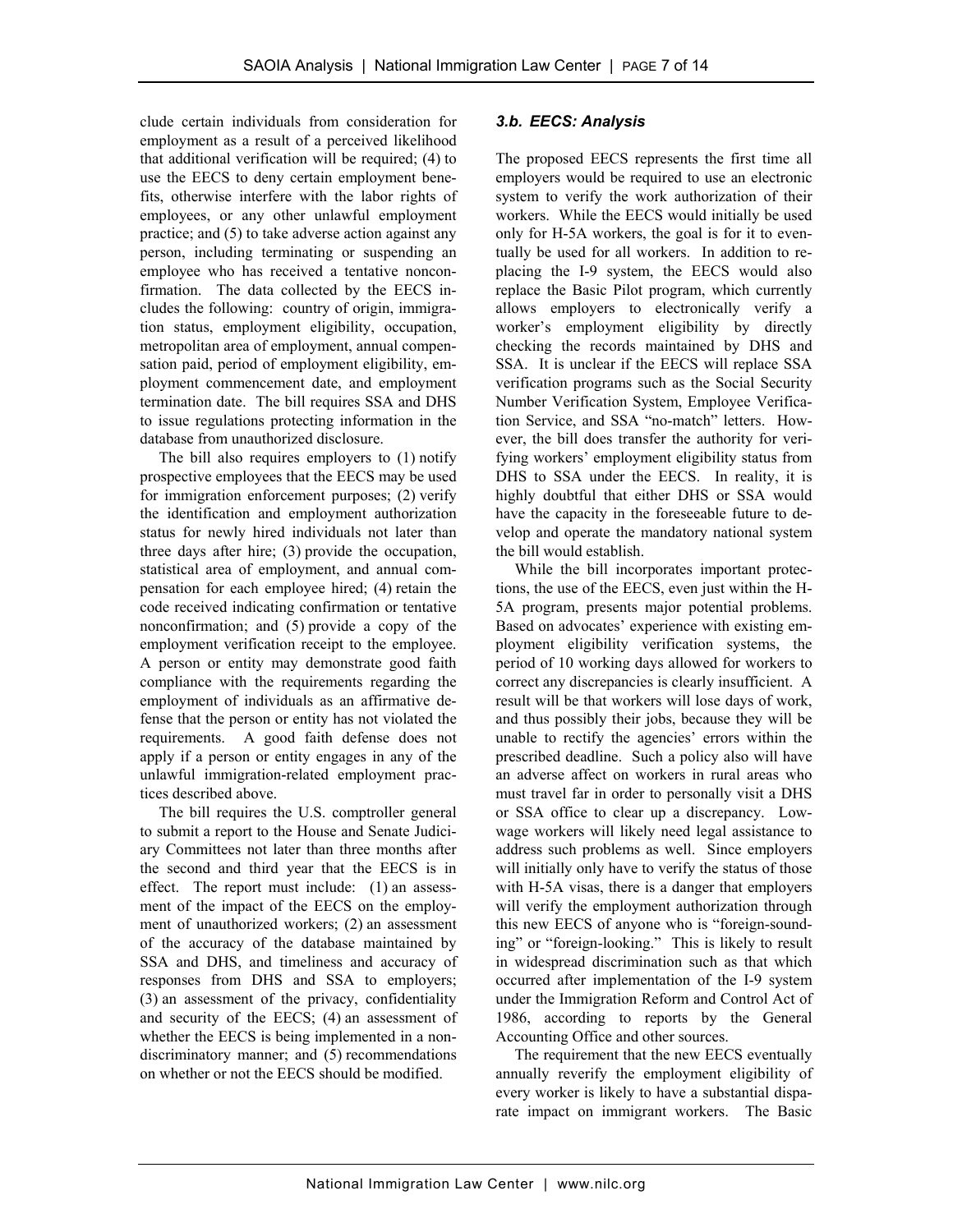Pilot program has had major problems with the accuracy of DHS and SSA databases, protecting third-party use of the program, and employer misuse of the program. $3$  Specifically, employers have used reverification of employment eligibility as a means to retaliate against workers who complain about labor conditions. This situation would likely be exacerbated by a system that requires annual reverification, and especially one in which workers have no means to seek remedies for retaliation, since the bill lacks such protections. It is unclear from the bill if employers will also have to reverify employment eligibility when an immigrant's work authorization expires—in addition to the annual reverification requirement. Because the employer will also have to verify the employment eligibility of all other non–H-5A workers, it is essential that the reverification requirements for all workers be set forth in the bill—including situations when employers may *not* reverify an immigrant's status (e.g., such as when they receive an SSA no-match letter regarding a particular employee). The danger is that overly cautious employers will reverify all "foreign" workers to make sure that they are complying with the law.

 As SAOIA is currently written, all employers will eventually be required to use machine-readable equipment to electronically verify the identity and employment eligibility of all new workers through machine-readable documents that contain biometrics data. In addition to compiling information about a worker's identity, country of origin, and immigration status, the new EECS will maintain a large quantity of new information that will eventually be kept about all workers in the U.S., including occupation, annual wages paid, their period of employment eligibility, the date when workers begin a job, and the date when employment terminates. This information will be warehoused in a massive database that establishes the framework for a national ID system, raising grave civil liberties and civil rights concerns.

-

 The Basic Pilot evaluation recommended against a national expansion of the program, not only because of the inaccuracies in the databases on which the program is based, but also because of practical difficulties in its operation and the enormous costs that would be required to fix these problems and expand the system nationally. Yet the EECS proposed by the bill requires the development of a national system requiring the collection and tracking of substantially more information than the Basic Pilot. Moreover, while the evaluation addressed only the cost of a voluntary expansion of the Basic Pilot, the EECS would not only be a national program, but it also would be mandatory for all employers in the country—and not just those that opt to adopt it. Considering the massive costs and other difficulties involved in making such a system mandatory at the national level, it is likely that the EECS would not or could not be expanded to all workers in the foreseeable future. The result would be an electronic employment eligibility verification system applicable only to immigrants, resulting in massive discrimination.

### **4. Antidiscrimination Protections**

#### *4.a. Antidiscrimination: Review of Major Features*

SAOIA increases the fines employers are subjected to for engaging in unfair immigrationrelated employment practices such as national origin and citizenship status discrimination, document abuse, and retaliation, as follows: (1) civil penalties may range from \$500 to \$4,000 for each individual discriminated against; (2) employers who have previously violated the law once are subject to a civil penalty ranging from \$4,000 to \$10,000 for each individual discriminated against; and (3) employers who have previously violated the law more than once are subject to a civil penalty ranging from \$6,000 to \$20,000 for each individual discriminated against.

 The bill also expands the types of immigrants who are protected from citizenship status discrimination to include all LPRs, no longer excluding those who fail to apply for naturalization within six months of becoming eligible to apply or who fail to pursue pending naturalization applications. The bill retains the current law's protection for temporary residents under the Special Agricultural Worker and legalization programs of the

<sup>&</sup>lt;sup>3</sup> An independent evaluation of the Basic Pilot program in 2002 concluded that it was not ready for larger-scale implementation due to the inaccuracies and outdated information in the government databases. See *INS Basic Pilot Evaluation Summary Report*, U.S. Dept. of Justice, Immigration and Naturalization Service, Jan. 29, 2002.

The SSA also has had problems with the accuracy of its database, as demonstrated by the large number of wages posted to the Earnings Suspense File.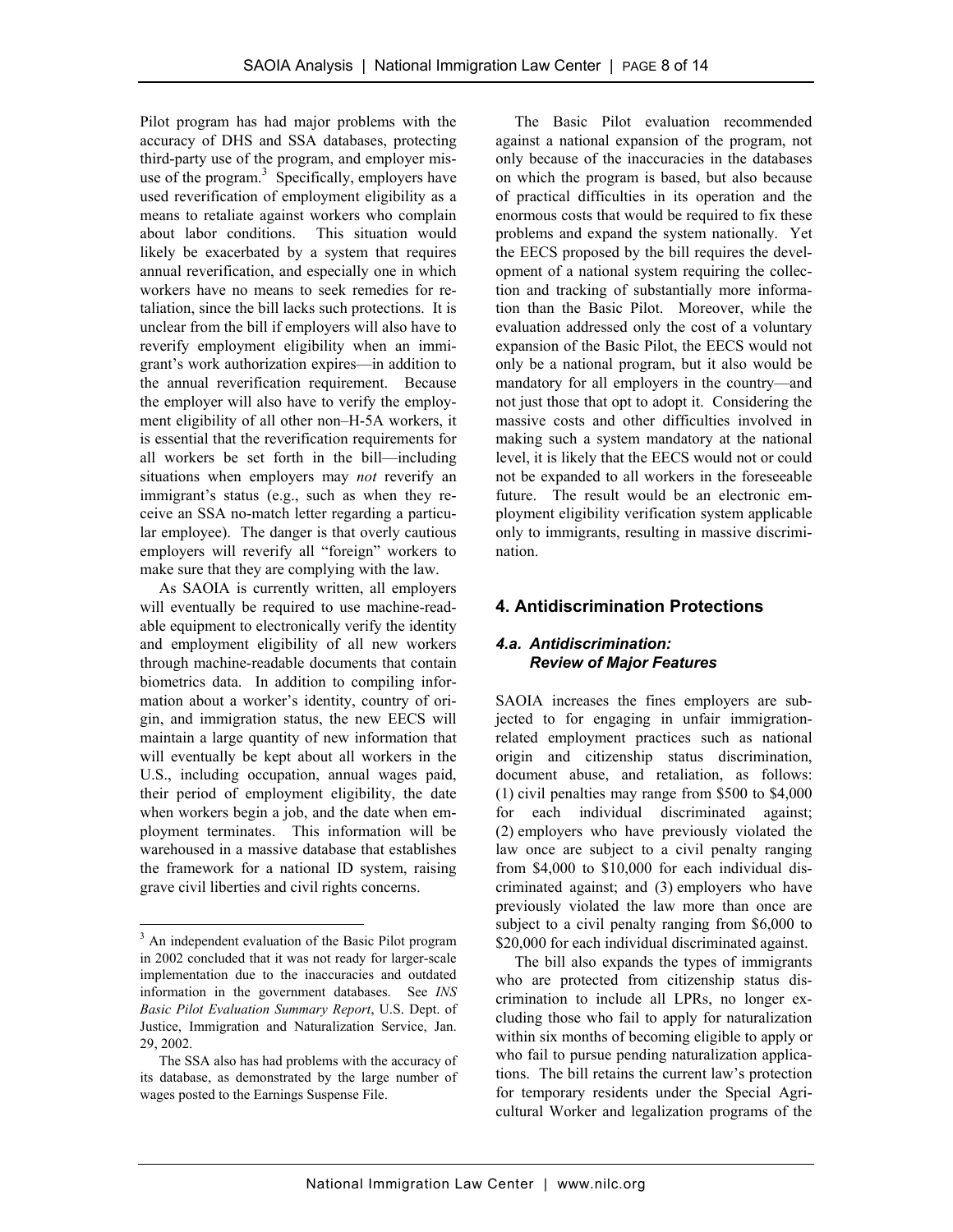Immigration Reform and Control Act of 1986 (IRCA), refugees, and asylees, and it also extends protected status to workers granted the new H-5A or H-5B status.

#### *4.b. Antidiscrimination: Analysis*

Because even documented immigrant workers continue to suffer employment discrimination, the Immigration and Nationality Act's (INA's) antidiscrimination provisions must be strengthened. SAOIA takes an important step in that direction by increasing fines and widening the range of individuals who are covered by the anti–citizenship discrimination provision of INA section 274B. As noted above, the bill expands the definition of "protected individuals" who can file a claim of citizenship status to include long-term LPRs and workers granted the new H-5A or H-5B status.

 This section could be further strengthened by allowing all employment-authorized individuals to file claims under section 274B, which would be consistent with other types of claims under the antidiscrimination provisions. In addition, documented immigrants who suffer citizenship status discrimination or document abuse (when employers require employees to present specific documents or more than are required under the I-9  $\frac{1}{2}$  during the course of their employment should be able to file a claim. However, current law only protects individuals in the recruiting, hiring and firing stages of employment. The law must be amended to clarify that individuals are protected from discrimination during the "terms and conditions" of their work, as is currently the case with other civil rights laws.

 The ability of the Office of Special Counsel for Immigration-Related Unfair Employment Practices (OSC), created by IRCA, to enforce these antidiscrimination provisions also must be strengthened. In addition to increasing the agency's budget and broadening its jurisdiction, Congress should, at a minimum, improve OSC's ability to conduct independent investigations. OSC should be able to file a complaint based on

 $\overline{a}$ 

its findings within two years of commencing such an investigation rather than being restricted to filing such complaints only within the short and impractical 180-day period that the agency currently has. Current law has resulted in relatively few complaints being filed.

# **5. Family Unification**

#### *5.a. Family Unification: Review of Major Features*

SAOIA includes provisions designed to reduce backlogs in the family and employment immigration process. It removes some categories of immigrants from numerical limitations that currently require them to wait for long periods before they can apply for adjustment to LPR status. It also redistributes the way permanent resident visas are allocated so that more visas are available to categories that are backlogged, thus reducing the number of years that these immigrants must wait before they can immigrate.

 The bill would broaden the definition of "immediate relatives" of U.S. citizens—individuals who can immigrate without being subject to the backlogs of the preference system—to include children seeking to immigrate along with ("accompanying or following to join") these relatives. This eliminates the need for these children to have separate visa petitions filed on their behalf.

 In addition, under the bill "immediate relatives" would no longer be deducted from the overall limit of 480,000 family-based immigrants, so that many more visas would be available for other family-based immigrants. The bill also allows family-based visas that were authorized but not used in prior years to be added to this limit and eliminates technical deductions from the cap contained in the current statute.

 The bill would allocate ten percent of family preference visas to the first preference, for unmarried sons and daughters of U.S. citizens, making at least 48,000 visas available per year, in place of the first preference's current limit of 23,400. In precisely the same way it would raise the number of visas available for the third preference, for married sons and daughters of U.S. citizens. The number of visas available to the second preference (spouses, children, and unmarried sons and daughters of LPRs) and to the fourth preference (brothers and sisters of U.S. citizens) would also

<sup>&</sup>lt;sup>4</sup> IRCA established procedures that employers must follow to verify that employees are authorized to work in the United States. Under IRCA, employers are required to verify the identity and employment eligibility of all employees hired after Nov. 6, 1986, and to complete an employment eligibility verification form (Form I-9) for each new employee hired.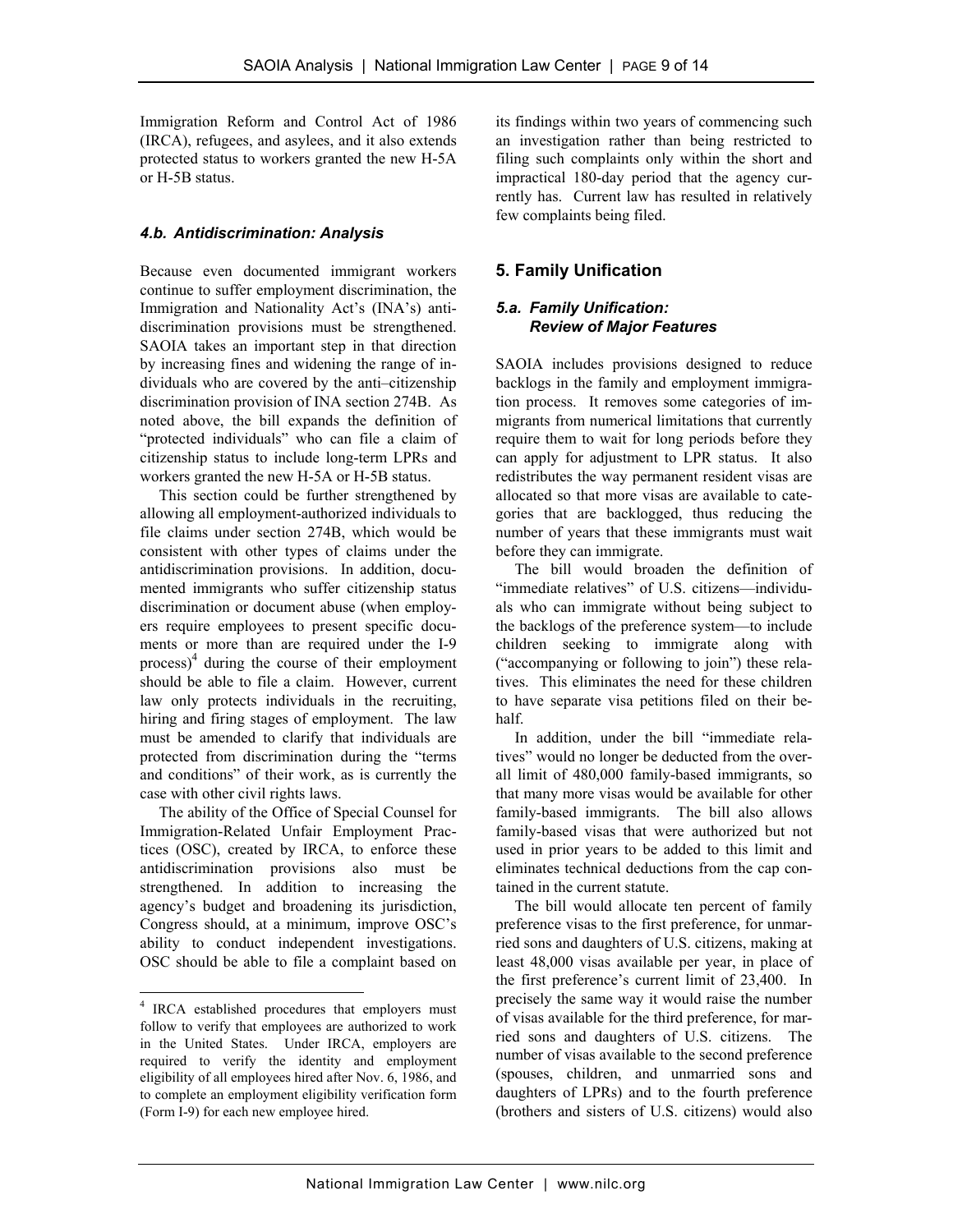be raised. The bill also would raise the limit of visas available to any one particular country from 7 percent to 10 percent.

 The bill also would raise the annual worldwide limit on employment-based immigrant visas from the current 140,000 to 290,000 and redistribute how these are allocated among preferences in order to eliminate backlogs. For example, the category of "other workers," which currently is allocated 10,000 visas per year as a subcategory of the third employment preference "skilled workers, professionals, and other workers," is made a new fifth preference category and allocated 87,000 visas per year. "Special immigrants," the current fourth preference, which includes an assortment of categories of immigrants, including religious workers, employees of the U.S. government abroad, and juveniles dependent on the state, is removed from the preference system so that visas issued to these immigrants would no longer be deducted from the worldwide limit.

 The bill also allows surviving beneficiaries of adjustment applications to have their applications adjudicated despite the death of the petitioner, making this relief available for family and employment preference categories.

 The bill relaxes the financial requirements for sponsors of immigrants, in those cases where a binding affidavit of support (Form I-864) is required. The bill would require that the sponsor be able to support the immigrant at 100 percent of federal poverty guidelines, rather than the current 125 percent. The bill also would expand the waiver for fraud or misrepresentation and make this waiver available to noncitizens who pay a \$2,000 fine. It also amends the unlawful presence bars by raising the age for which a noncitizen's unlawful presence is not counted from age 18 to age 21 and by adding a waiver for beneficiaries of visa petitions filed on or before the law's date of enactment.

#### *5.b. Family Unification: Analysis*

The changes SAOIA would make to the family and employment immigration system reduce or eliminate many of the causes of the large backlogs that currently exist. It is likely that the net result of these changes would be to substantially reduce current backlogs, which are a major problem with the current immigration system. Just a few examples serve to illustrate the complete inability of the current system to unite families: In July 2005, immigrant visas were not available to Mexican adult sons and daughters of U.S. citizens who submitted visa petitions after Jan. 1983, nor were visas available to Filipino brothers and sisters of U.S. citizens who submitted visa petitions after Jan. 1983. By failing to provide a lawful means to unite families within a reasonable period of time, the current family immigration system contributes to undocumented immigration.

# **6. Border Enforcement**

#### *6.a. Border Enforcement: Review of Major Features*

SAOIA requires DHS to develop and implement a comprehensive National Strategy for Border Security. The strategy must include a plan for security enforcement and border lands management that includes coordination among federal, state, regional, local, and tribal authorities, strategic interior enforcement coordination plans, and strategic enforcement coordination plans with overseas personnel of DHS and the Dept. of State to end human smuggling and trafficking activities.

 The bill also authorizes the DHS secretary to establish a Border Security Advisory Committee to advise and make recommendations to the secretary. The advisory committee is to be comprised of representatives of border states, local law enforcement agencies, community officials, tribal authorities, and other interested parties, representing "a broad cross section of perspectives."

 The bill would require DHS to develop and implement a program to fully integrate aerial surveillance technologies into border security. The program must include the use of a variety of aerial surveillance technologies, including unmanned aerial vehicles, in a variety of topographies and areas, including populated and unpopulated areas on or near the international border. The program is to evaluate the cost and effectiveness of various technologies in different circumstances, as well as liability, safety, and privacy concerns relating to their use.

 The bill requires DHS to develop and implement a plan to improve coordination between the Bureau of Immigration and Customs Enforcement (ICE) and the Bureau of Customs and Border Protection (BCBP) in efforts to combat human smuggling. The plan is to include effective utilization of visas for victims of trafficking and other crimes, consideration of different investigatory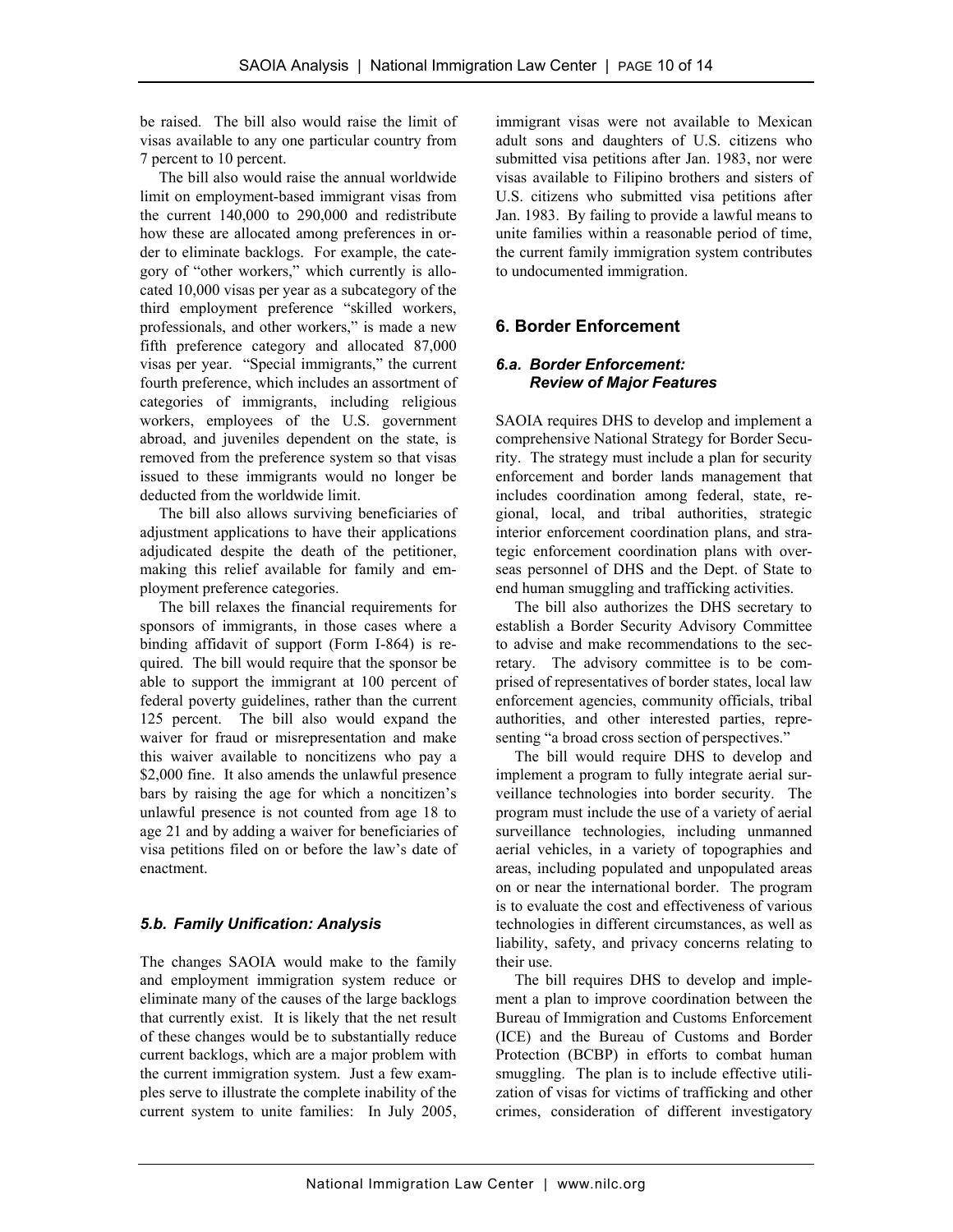techniques, equipment and procedures to prevent, detect, and prosecute international money laundering, and joint measures with the Dept. of State to enhance intelligence sharing and cooperation with foreign governments.

 SAOIA also provides for the Dept. of State, in coordination with the DHS secretary and the government of Mexico, to negotiate an agreement with Mexico for cooperation in the screening of third-country nationals using Mexico as a transit corridor for entry into the U.S., and for providing technical assistance to support stronger immigration control at the border with Mexico. The secretary of the Dept. of State is also, in coordination with the DHS secretary, the Canadian Dept. of Foreign Affairs, and the government of Mexico, directed to establish a program to assess the needs of the governments of Central American countries in maintaining their border security, and to use this assessment to determine the financial and technical support needed by Central American countries from Canada, Mexico, and the U.S. for this purpose. The bill directs the DHS secretary to "provide robust law enforcement assistance" to the Central American governments to increase their ability to dismantle human smuggling organizations and improve border control. The secretary of State is specifically directed to establish a program to provide needed equipment, vehicles, and technical assistance to patrol the international borders between Mexico and Guatemala and between Mexico and Belize.

 SAOIA also requires the secretary of the Dept. of State to coordinate with the DHS secretary, the FBI director, the government of Mexico, and Central American government officials to establish a program and database "to track Central American gang activities, focusing on the identification of returning criminal deportees." The program would include developing a mechanism to notify governments before gang members are deported, providing support for the reintegration of these deportees, and developing an agreement for sharing all relevant information with appropriate agencies in Mexico and Central America.

#### *6.b. Border Enforcement: Analysis*

Gaining tighter control of the border is a central goal of the new legislation. In general, by requiring a comprehensive study of technologies, tactics, and approaches and the development of an integrated plan, SAOIA avoids pitfalls of past legislation that repeatedly imposed unrealistic and unachievable goals and deadlines, such as for "entry-exit" registration, resulting in heavy investment in inadequately tested technologies without the guidance of any overall, comprehensive plan.

 An exception to this approach in the bill is the seemingly arbitrary requirement that aerial surveillance technology be an element of border enforcement. The requirement that privacy concerns be considered in the implementation of this technology, and the inclusion of a broad range of perspectives in the Border Security Advisory Committee, provide only limited means by which the particular interests of border communities may be considered. The bill needs to include an explicit requirement that the factors to be considered in developing and implementing a border enforcement strategy include consideration of implications for human and civil rights, particularly since tighter enforcement in recent years has led to human rights violations, including deaths, in border areas.

 The bill's provisions concerning border enforcement along the southern border of Mexico and the borders of Central American countries lack any explicit guarantee that this enforcement ensure respect for human rights and international law. The legislation's failure to ensure migrants' rights to seek asylum as well as refuge from torture or conflict is particularly troubling. Similarly, the provisions for tracking Central American gang members and sharing information about them with other governments raise serious due process and human rights concerns.

# **7. Restriction on Legal Representation**

#### *7.a. Legal Representation: Review of Major Features*

The bill would limit the categories of individuals who "are authorized to represent an individual in an immigration matter before any Federal agency or entity." The categories of individuals who would be authorized to provide immigration representation are essentially those recognized in the current regulations. The bill also codifies much of the current regulations in setting out requirements for recognition of an organization, which (1) must be a nonprofit religious, charitable, social service, or similar organization; (2) may only make nominal charges to individuals provided assistance; and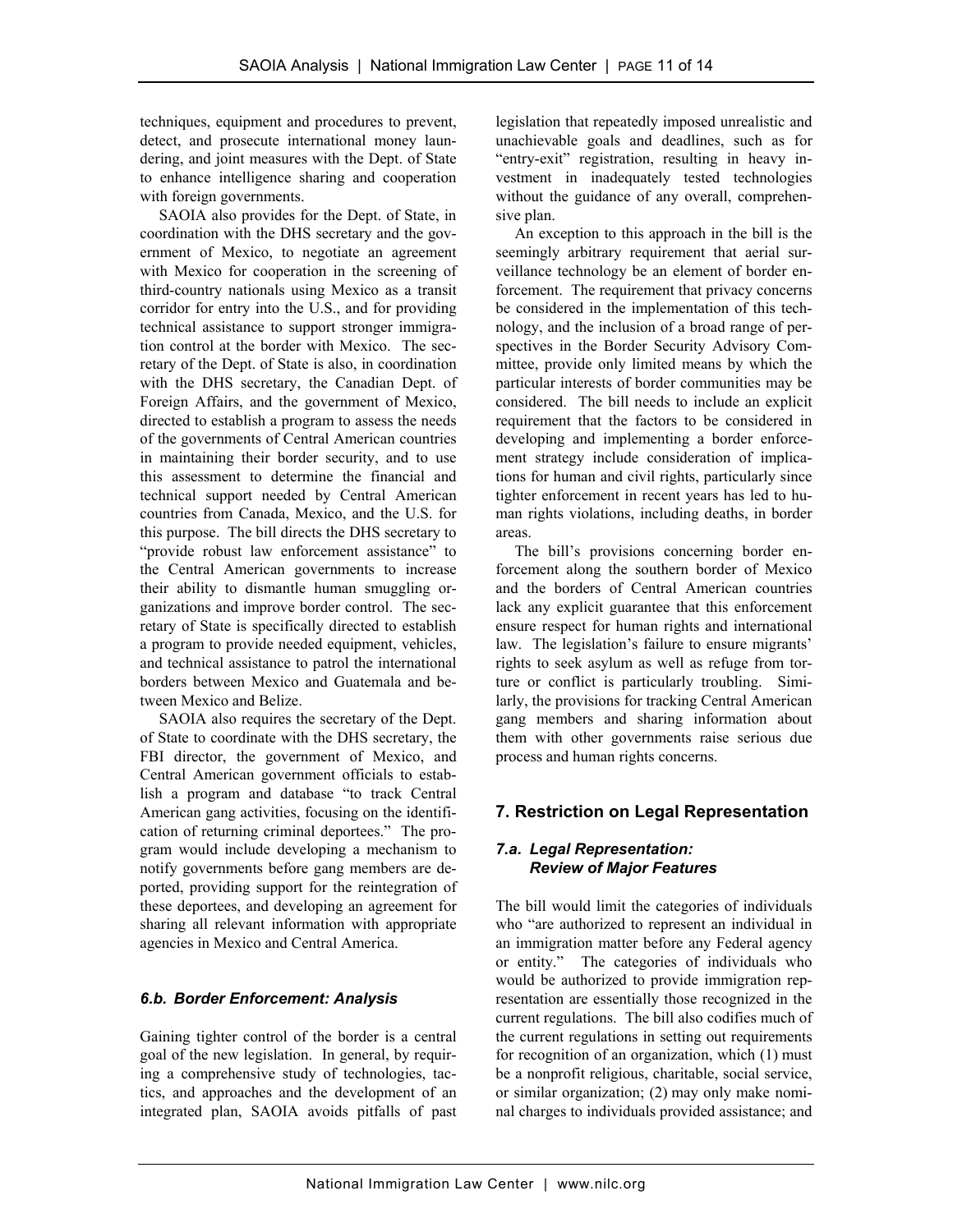(3) must have "at its disposal adequate knowledge, information, and experience." The bill also authorizes the Board of Immigration Appeals (BIA) to impose a bond requirement on organizations seeking recognition. The BIA is to approve qualified individuals designated to serve as accredited representatives by recognized organizations if the individuals meet the requirements established by the BIA by regulation.

 The bill would also establish certain "prohibited acts" that are subject to civil enforcement if committed by an individual who is not authorized to practice under the statute.

#### *7.b. Legal Representation: Analysis*

The bill seeks to address the widespread abuse of immigrants by consultants, notaries, and other nonattorneys who offer immigration assistance but in practice take advantage of immigrants by charging significant fees to file meritless applications, leaving the immigrants subject to removal. State laws regulating unlawful practice of law vary and are often weakly enforced, and federal regulation could lead to more effective and uniform enforcement.

 However, as currently drafted the bill does not take into account the dearth of affordable legal representation for low-income immigrants, a situation exacerbated by the restrictions that apply to legal aid organizations receiving funding from the Legal Services Corporation. Under the current recognition regulations, which the bill would incorporate into the statute, many nonprofits cannot meet the "nominal fee" requirement, since they must charge moderate fees due to the lack of other funding for this work. Not only does the bill codify the current regulations that make it difficult for many nonprofits to obtain recognition by the BIA, but it also adds the additional requirement of the posting of a bond. Most importantly, if the "nominal fee" requirement is retained, the bill should make funding available for nonprofit organizations representing immigrants.

 While currently nonprofit organizations that are not recognized by the BIA and have no staff attorney cannot represent individuals in removal proceedings, they often do provide honest assistance in helping immigrants fill out forms and apply for benefits. For the most part the bill's description of "representation" appears consistent with typical state bar rules that prohibit nonattorneys from giving legal advice. However, because

of the reference to "the incidental preparation of papers," the bill could be broadly interpreted to limit any assistance to immigrants seeking help in applying for benefits, including those seeking to take advantage of H-5B status. The bill would be improved by a more focused attention on unscrupulous conduct, whether committed by consultants or by attorneys.

# **8. Civics Integration**

#### *8.a. Civics Integration: Review of Major Features*

The bill establishes the United States Citizenship Foundation, a public-private foundation associated with the Office of Citizenship of U.S. Citizenship and Immigration Services (CIS). The purpose of this foundation is to support the functions of the Office of Citizenship, whose mission is defined as promoting training of immigrants seeking to become naturalized U.S. citizens. The bill empowers the foundation to give and receive gifts to support the functions of the Office of Citizenship, including gifts from the foundation to the Office of Citizenship. It directs DHS to establish a competitive grant program to fund courses and other approved activities that promote knowledge of civics and instruction in English as a second language. The bill authorizes the appropriation of an unspecified amount of money to carry out the mission of the Office of Citizenship and the competitive grant program.

#### *8.b. Civics Integration: Analysis*

The provision of new money to fund civics and English language instruction for immigrants is welcomed and needed. In many communities across the U.S., there is a growing shortage of affordable, quality instruction in English as a second language and civics. Passage of SAOIA would spur further demand for such instruction, since applicants for adjustment to lawful permanent residence under the H-5A and H-5B programs are required to pursue a course of study in English language and civics. It is uncertain whether the money dedicated to English and civics instruction under the bill will be sufficient to meet the increased demand, in light of existing shortages. The bill specifies that of the total fees and fines collected from immigrants in association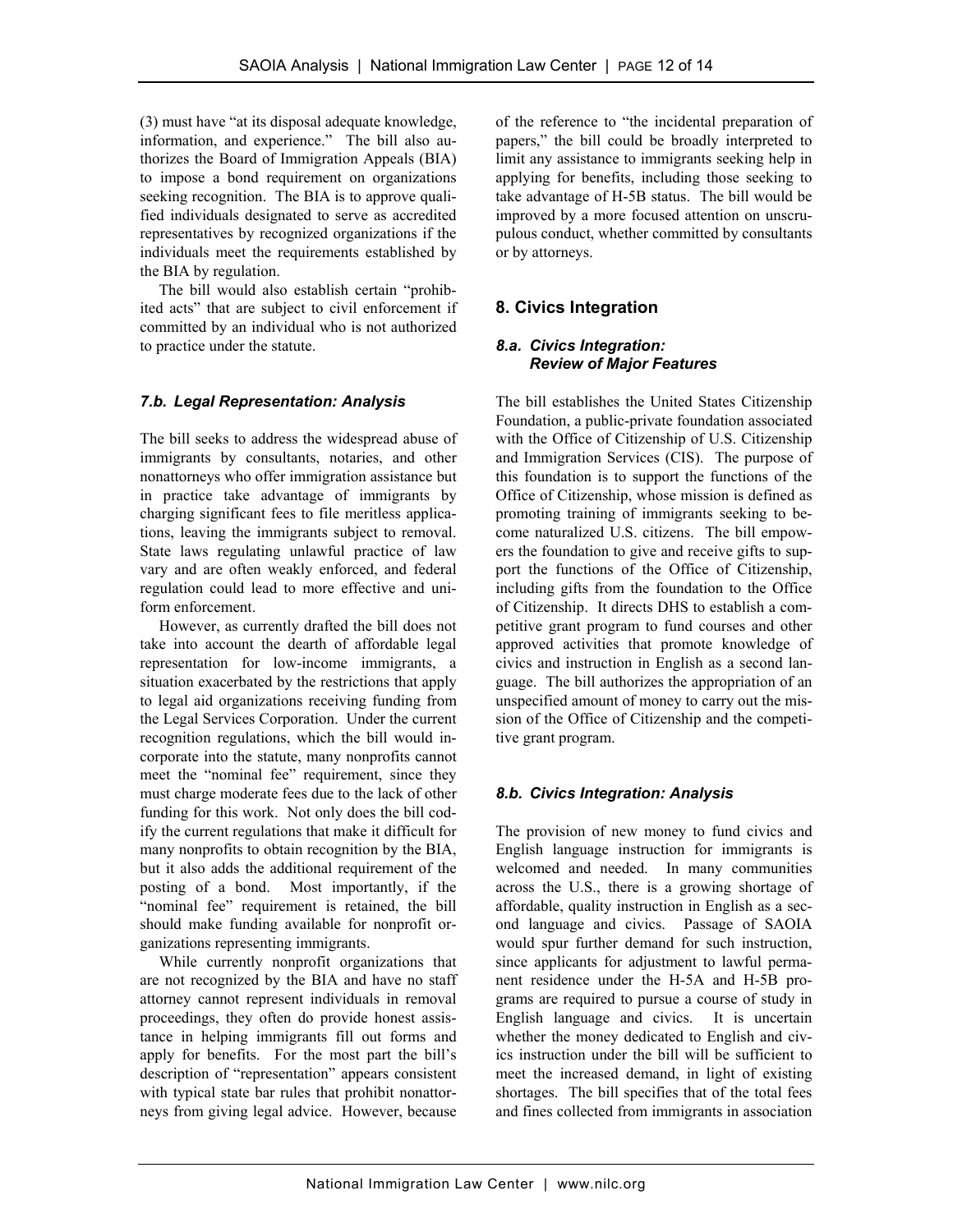with the H-5 programs, not more than three percent shall be allocated to promote civics integration and English language instruction. Finally, given the Office of Citizenship's current specified mandate to serve the needs of immigrants seeking to naturalize, technical clarification is needed to ensure that the activities of the United States Citizenship Foundation and the Office of Citizenship envisioned under this bill may also serve immigrants seeking adjustment to LPR status under both the H-5A and H-5B programs.

#### **9. Promoting Access to Health Care**

#### *9.a. Access to Health Care: Review of Major Features*

SAOIA includes a number of modest measures relating to health care.

 The bill clarifies that health care providers may claim reimbursement for emergency treatment of uninsured H-5A and H-5B visa–holders under Section 1011 of the Medicare Prescription Drug, Improvement and Modernization Act of 2003 (MMA). Section 1011 divides \$250 million per year among hospitals and other health care providers to help defray the costs of otherwise uncompensated emergency care to certain uninsured immigrants who are ineligible for public health benefits. Under current law, Section 1011 funding is authorized until 2008. The bill extends authorization for an additional three years, until 2011. The bill also clarifies that section 1011 payments shall not be offset by a reduction in federal Medicaid funding to "disproportionate share hospitals" for the treatment of low-income patients.

 SAOIA prohibits federal or state agencies from discriminating on the basis of employment in a hospital versus a nonhospital setting against J-1 visa–holders who seek a waiver of the two-year foreign residency requirement. Most foreign physicians who have graduated from medical institutions in their home county and who are in the U.S. pursuing medical training, clinical practice, teaching, or research have J-1 visas. Upon completion of their training, J-1 visa–holders generally are subject to a requirement obliging them to return to their home country for at least two years before being permitted to reenter the U.S. in another visa category. A waiver of the two-year foreign residence requirement is available in special circumstances under the recommendation of a federal agency or state department of health.

 Finally, the bill directs the U.S. Dept. of Health and Human Services to contract with the Institute of Medicine of the National Academies to study and issue a report recommending ways to expand or improve binational public health infrastructure and health insurance efforts.

#### *9.b. Access to Health Care: Analysis*

The bill includes some provisions that, at best, may indirectly promote immigrant access to health. In order to promote access to health care more directly, the bill should clarify that H-5A and H-5B visa–holders shall be considered to be lawfully residing in the U.S. during the duration of their status. Such clarification would help ensure that these immigrants do not face barriers to establishing that they are state residents in the communities where they live and work, and that they are potentially eligible for the most basic health services available to undocumented residents, such as emergency Medicaid.

 In addition, any amendments to Section 1011 of MMA should address the problem-laden mechanism by which providers seek reimbursement. On May 9, 2005, the Centers for Medicare and Medicaid Services (CMS) released a final guidance implementing Section 1011. Against the advice of health providers and immigrant advocates, CMS required providers of emergency health services to seek reimbursement based on an individualized patient assessment primarily aimed at determining whether a patient is undocumented. Although the questionnaire recommended by CMS advises providers not to directly ask a patient if he or she is undocumented, it recommends "indirect" questions that are similarly intrusive and that risk deterring immigrants and their family members from using health services. The bill should therefore amend section 1011 to base reimbursement on aggregate patient indicators using existing data (such as the portion of a hospital's patients who are receiving emergency Medicaid) rather than individual patient questioning.

#### **CONCLUSION**

SAOIA is a comprehensive proposal with a broadbased legalization program and family reunification provisions that are sure to address some of the major concerns immigrants in the U.S. currently